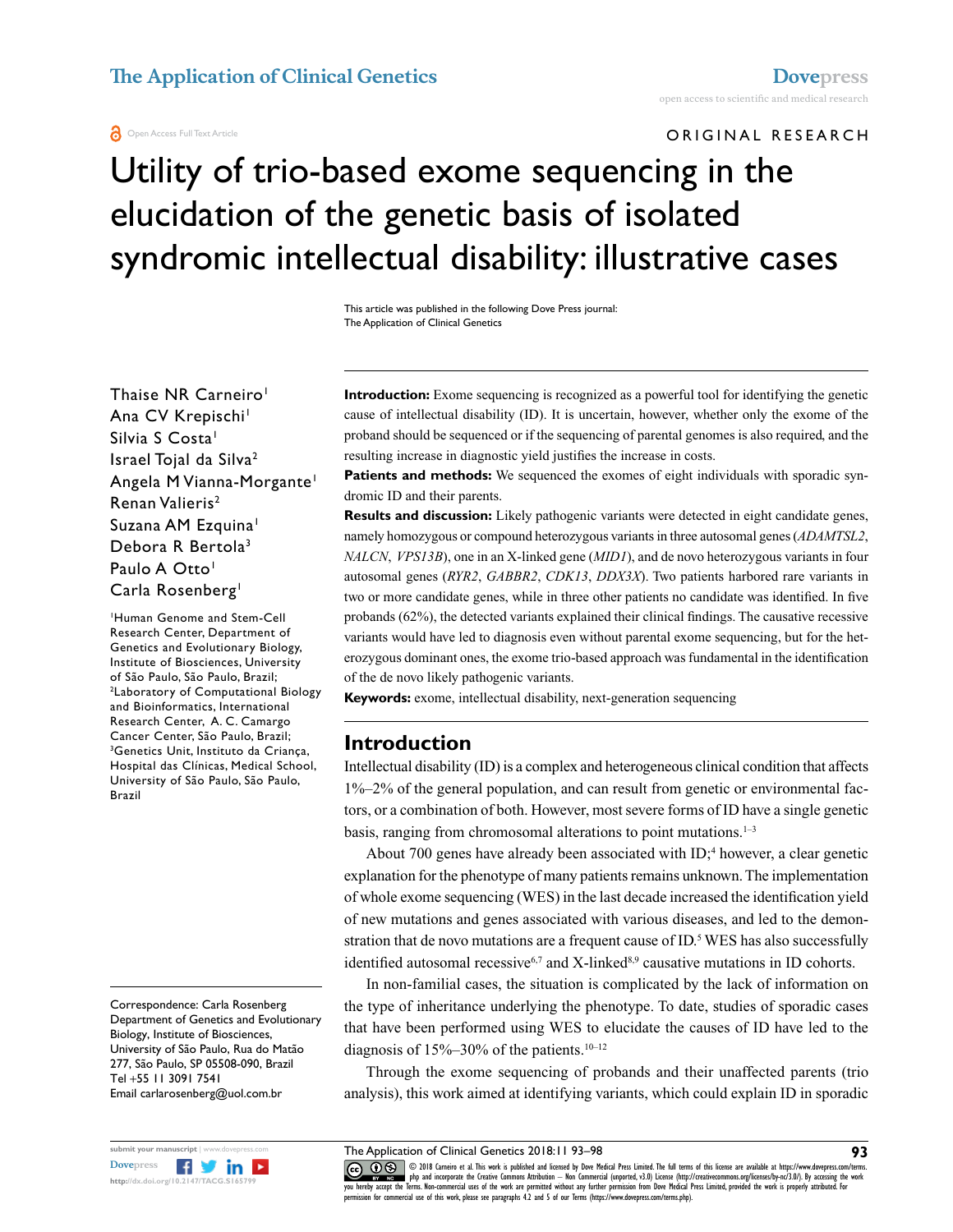cases, and evaluating the utility of trio-based exome sequencing in the identification of pathogenic variants.

# **Patients and methods**

The patients were referred to the Genetic Counseling Service of the Department of Genetics and Evolutionary Biology, Institute of Biosciences, University of São Paulo. The study was approved by the Ethics Committee of the institution. Written informed consent was obtained from the parents of all patients.

The patients had ID ranging from moderate to severe and other associated clinical signs. Table 1 summarizes the main clinical findings of the patients in the cohort.

Genomic DNA from peripheral blood samples was extracted, according to standard procedures. Fragile-X syndrome (AmplideX® FMR1; Asuragen, Austin, TX, USA) and genomic imbalances (180K platform; Agilent Technologies, Santa Clara, CA, USA, or 850K platform; Illumina, San Diego, CA, USA) had previously been excluded in these families.

Genomic libraries were constructed using the SureSelect XT or SureSelect QXT kit V6 (Agilent SureSelect Whole Exome Enrichment kit), according to the manufacturer's instructions, with  $100 \times$  coverage and  $90\%$  of the targets covered at 20×; sequencing was performed on the Hiseq 2500 sequencer from Illumina. The quality of the sequencing was verified through the FastQC program (Babraham Institute). The raw reads were aligned to the reference genome (GRCh37/hg19), using the Burrows–Wheeler Aligner,<sup>13</sup> and pre-processed according to GATK toolkit,<sup>14</sup> which involves indel realignment, base quality score recalibration, base alignment quality scoring, and variant calling. Filtering and prioritization were conducted using VarSeq® software

**Table 1** Main clinical findings of the patients in the cohort

(Golden Helix, Bozeman, MT, USA) and variant effect predictor. After coding, non-synonymous variants fitting the models of dominant de novo or recessive homozygote/compound heterozygote/hemizygote were filtered per frequency (1%) against the databases: NHLBI ESP6500SI-V2 exomes variant frequencies, ClinVar,<sup>15</sup> dbSNP138, 1000 Genome Project,<sup>16</sup> ExAC Browser,<sup>17</sup> and ABRAOM.<sup>18</sup>

After variant filtering, in silico prediction of pathogenicity of variants was performed using five prediction algorithms, namely SIFT,<sup>19</sup> PolyPhen-2,<sup>20</sup> Mutation Taster,<sup>21</sup> Mutation Assessor, and FATHMM.<sup>22</sup> The VarElect online tool was used to prioritize variants according to the phenotype. The OMIM database and scientific literature were used to compare the expected phenotypes with the clinical features of the patients.

Potentially pathogenic variants in the proband were validated by Sanger sequencing also performed to analyze the presence or absence of the same variants in their parents. Variants were classified according to the ACMG guideline.<sup>23</sup>

# **Results and discussion**

We sequenced the exomes (WES) of eight patients with idiopathic syndromic ID and their parents (trios). Rare variants in eight genes were detected in five patients: a homozygous variant in *ADAMTSL2*; compound heterozygous variants in *NALCN* and *VPS13B*; a variant in the X-linked gene *MID1*; and four heterozygous de novo variants in the autosomal genes *RYR2*, *GABBR2*, *DDX3X*, and *CDK13*. Table 2 summarizes the WES findings; the variants in bold were considered as causative of the clinical phenotypes. The likely pathogenic variants found in this study were missense, except for those in *VPS13B* (stop gain), and the clinical impact could only be estimated, even with the help of prediction algorithms. Figure 1 illustrates the results, showing the de novo variant

| <b>Patients</b> | Sex    | Age (years) | <b>Clinical signs</b>                                                                                                                                                                                             |
|-----------------|--------|-------------|-------------------------------------------------------------------------------------------------------------------------------------------------------------------------------------------------------------------|
|                 | Male   | 5           | Intrauterine growth restriction, premature birth, intellectual disability, autistic behavior,<br>cardiac abnormalities (interatrial communication and pulmonary stenosis), cryptorchidism,<br>facial dysmorphisms |
| $\overline{2}$  | Female | н           | Intellectual disability, absent speech, seizures, bilateral congenital cataract, hypotonia of<br>upper and lower limbs                                                                                            |
| 3               | Female | 6           | Intellectual disability, hypotonia, high-arched palate, facial dysmorphisms, renal and cardiac<br>malformations                                                                                                   |
| $\overline{4}$  | Male   | п           | Intellectual disability, absent speech, no ambulation, epileptic encephalopathy                                                                                                                                   |
| 5               | Female |             | Intellectual disability, short stature, microcephaly, palpebral ptosis, myopia, decreased visual<br>acuity, optic atrophy, neutropenia                                                                            |
| 6               | Female | 23          | Intellectual disability, absent speech, bilateral hearing loss, facial dysmorphisms, arachnoid<br>cyst, bilateral preauricular appendages, polycystic kidney disease                                              |
| 7               | Male   | 17          | Intellectual disability, short stature, and myotonia                                                                                                                                                              |
| 8               | Female | 6           | Intellectual disability, poor speech, facial dysmorphisms                                                                                                                                                         |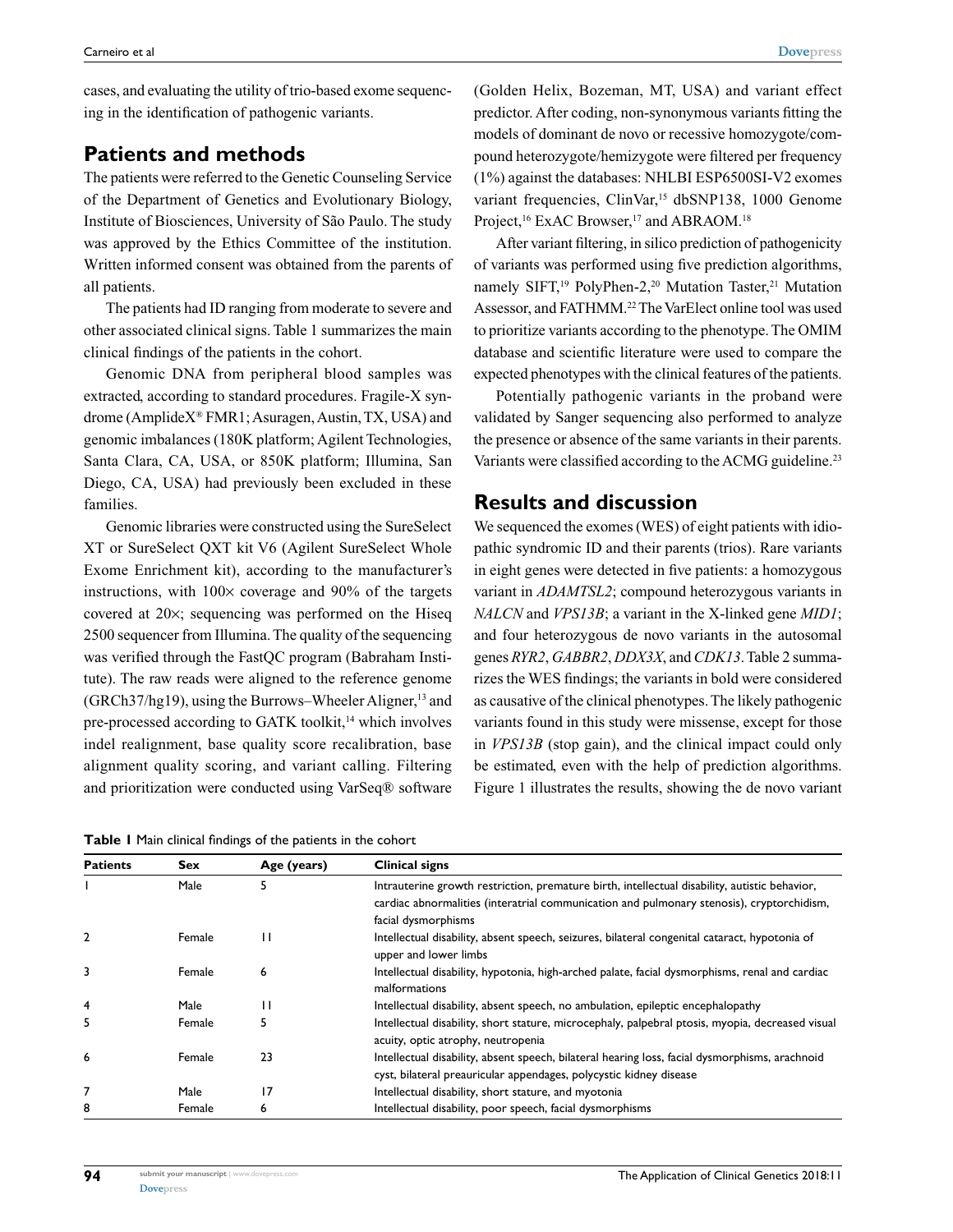

Figure 1 Example of pathogenic mutations identified in the cohort.

**Notes:** (**A**) Image of the binary alignment map files showing the forward and reverse reads of a segment of the *GABBR2* gene; the mutation from C to T in heterozygosity in the proband, not present in his parents, can be seen in dark blue. Underneath, Sanger sequencing validation of the C/T substitution, (**B**) Image of the BAM files showing the forward and reverse reads of a segment of the *MID1* gene; the mutated allele, in heterozygosity in the mother and hemizygosity in the proband, is seen in dark blue. Underneath, Sanger sequencing validation of the C/T substitution.

detected in *GABBR2* and the maternally inherited variant in *MID1*.

As shown in Table 2, Patient 1 had rare variants of uncertain significance (VUS) in three different genes:a missense variant in *RYR2*, a gene associated with dominant arrhythmogenic right ventricular dysplasia or ventricular tachycardia, neither of the conditions documented in the patient; a homozygous missense variant in *ADAMTSL2*, whose mutations are known to cause recessive Ehlers–Danlos syndrome, not compatible with the patient's phenotype; and a maternally inherited missense variant in the *MID1* gene, associated with Opitz G/BBB syndrome, which could explain the cognitive impairment, cardiac defects, and cryptorchidism exhibited by the patient. The variant in *MID1* was predicted as damaging  $(SIFT - http://sift.jcvi.org/)$  $(SIFT - http://sift.jcvi.org/)$  or probably damaging (PolyPhen-2 – [http://genetics.bwh.harvard.edu/pph2/\)](http://genetics.bwh.harvard.edu/pph2/), but the *RYR2* variant was also considered probably damaging, and diagnosis of Opitz G/BBB syndrome mostly relied on the fact that the *MID1* variant could explain the phenotype.

Patients 4, 6, and 8 carried de novo variants. The variants in *GABBR2* and in *CDK13* had not been described in the searched databases (GnomAD, dbSNP, and ClinVar) and are therefore novel, while the variant in *DDX3X* had already been described in ClinVar and classified as probably pathogenic.

Patient 4 harbored VUS in *GABBR2*. Variants in this gene have been described recently, and the associated phenotype has not been consolidated in OMIM, but they emerge as important contributors for epileptic encephalopathies, $24-27$  in accordance with our patient clinical phenotype.

Patient 6 carried a known pathogenic variant in *DDX3X*; the disorder associated with this gene, x-linked mental retardation, is clinically variable and includes other symptoms in addition to cognitive impairment, such as hearing loss, which is present in this patient. On the other hand, polycystic kidney disease, exhibited by the patient, has not been reported in *DDX3X* mutation carriers. Although mutations in *DDX3X*  have only recently been reported, it is estimated that they are responsible for  $1\% - 3\%$  of idiopathic ID in females.<sup>28</sup>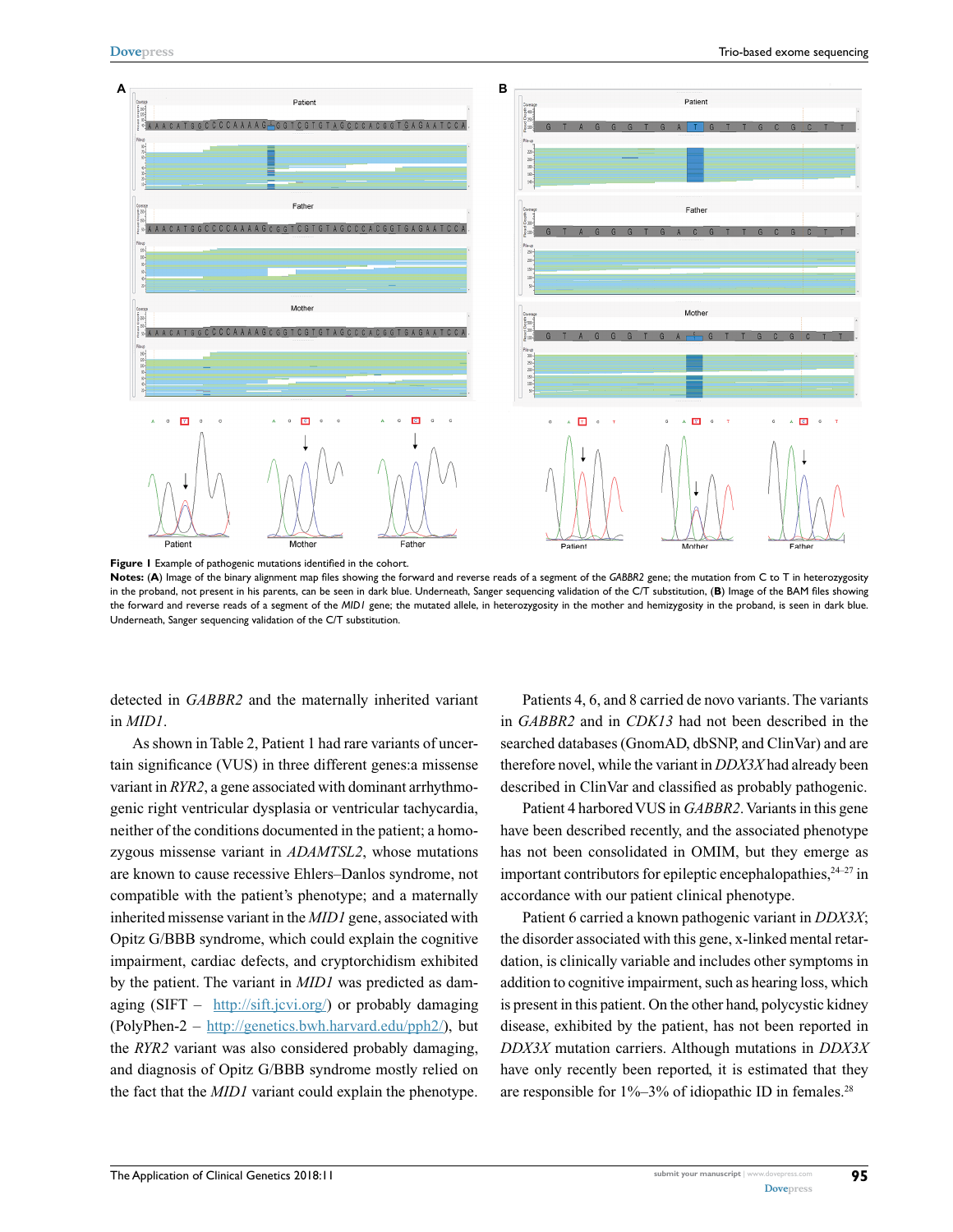|               |              |                    | Table 2 The candidate mutations identified in five of the patients of the cohort |             |                       |                                           |                    |                |                  |              |             |                                   |
|---------------|--------------|--------------------|----------------------------------------------------------------------------------|-------------|-----------------------|-------------------------------------------|--------------------|----------------|------------------|--------------|-------------|-----------------------------------|
| Patients Gene |              | Variation Position |                                                                                  |             |                       | Exon Inheritance Family segregation       | Amino acid         | <b>OMIN</b>    | <b>Effect</b>    | Gnomad dbSNP |             | ClinVar                           |
|               |              | (ref/Alt)          |                                                                                  |             | pattern               |                                           | exchange           | phenotype      |                  |              |             |                                   |
|               | RYR2         | $\frac{1}{5}$      | 1:237957254                                                                      | 56          | Dominant              | Heterozygous, de novo                     | p.Asp4624Asn       | 600996, 604772 | Missense         |              |             | ı                                 |
|               | <b>NIDI</b>  | 5                  | X:10535359                                                                       |             | X-linked              | Inherited from the                        | p.Val77lle         | 300000         | Missense         | 0.0001       | rs143416243 |                                   |
|               |              |                    |                                                                                  |             |                       | mother, hemizygous                        |                    |                |                  |              |             |                                   |
|               | ADAMTSL2 G/A |                    | 9:136419629                                                                      | $\supseteq$ | Recessive             | Homozygous, inherited from                | p.Val364lle        | 231050         | Missense         | Ï            | rs35767802  | ı                                 |
|               |              |                    |                                                                                  |             |                       | heterozygous parents                      |                    |                |                  |              |             |                                   |
|               | GABBR2       | 5                  | 9:101133817 12                                                                   |             | Dominant              | Heterozygous, de novo                     | p.Ala567Thr        |                | Missense         |              |             |                                   |
| ۳             | NALCN        | 5                  | 13:101717778 40                                                                  |             | Recessive             | Heterozygous, inherited from p.Val1528lle |                    | 615419         | Missense         | 0.0122       | rs767980482 | I                                 |
|               |              |                    |                                                                                  |             |                       | the father                                |                    |                |                  |              |             |                                   |
|               | NALCN        | ঠ                  | 13:101721179 38                                                                  |             | Recessive             | Heterozygous, inherited from p.Val1400Phe |                    | 615419         | Missense         | 0.0186       | rs771656968 |                                   |
|               |              |                    |                                                                                  |             |                       | the mother                                |                    |                |                  |              |             |                                   |
|               | VPS13B       | 5                  | 8:100654570 34                                                                   |             | Recessive             | Heterozygous, inherited                   | p.Arg1943*         | 216550         | LoF (stop 0.0323 |              | rs386834099 | Pathogenic/                       |
|               |              |                    |                                                                                  |             |                       | from the father                           |                    |                | gain)            |              |             | likely pathogenic<br>RCV000050092 |
|               | VPS13B       | ပ<br>ပ             | 8:100865871 56                                                                   |             | essive<br><b>Rece</b> | Heterozygous, inherited                   | p. Tyr3443*        | 216550         | LoF (stop        | I            | I           |                                   |
|               |              |                    |                                                                                  |             |                       | from the mother                           |                    |                | gain)            |              |             |                                   |
|               | <b>DDX3X</b> | T/C                | X:41206163 15                                                                    |             | X-linked              | Heterozygous, de novo                     | p.Leu556Ser 300958 |                | Missense         | ı            |             | Likely pathogenic                 |
|               |              |                    |                                                                                  |             |                       |                                           |                    |                |                  |              |             | RCV000424111                      |
| ∞             | CDKI3        | ပ<br>ပ             | 7:40087439                                                                       |             | Dominant              | Heterozygous, de novo                     | p.Asp855His        | I              | Missense         | I            | Ï           |                                   |
|               |              |                    | Note: Variants in bold are considered to be causative of the phenotypes.         |             |                       |                                           |                    |                |                  |              |             |                                   |

**Abbreviations:** Alt, alternate nucleotide; LoF, loss of function; OMIM, Online Mendelian Inheritance in Man; Ref, reference nucleotide.loss of function; OMIM, Online Mendelian Inheritance in Man; Ref, reference nucleotide Abbreviations: Alt, alternate nucleotide; LoF,

Patient 8, carrier of a likely pathogenic variant in *CDK13*, exhibited ID and dysmorphic features commonly associated with *CDK13* mutations, including hypertelorism, telecanthus, inverse epicanthal folds, broad nasal bridge, and low-set, posteriorly rotated ears. She did not present heart defects and seizures, which are frequently found among patients carrying *CDK13* mutations. A recent paper by Hamilton et al shows that mutation in *CDK13* results in syndromic ID, with or without congenital heart disease and seizures.<sup>28</sup>

In Patient 5, we identified potential pathogenic variants in more than one candidate gene. She was a compound heterozygote for variants in *NALCN,* a gene associated with recessive syndromic hypotonia and psychomotor retardation. This would have been considered as the probable cause of the phenotype if she was not a compound heterozygote for loss of function variants in *VPS13B,* associated with Cohen syndrome. The patient presented many clinical signs of Cohen syndrome in addition to ID, including low birth weight (2300 g), short stature (<5 centile), microcephaly (<<2 centile), palpebral ptosis, myopia, decreased visual acuity, optic atrophy, and neutropenia, but loss of function of both *VPS13B* alleles would have led to Cohen syndrome diagnosis even if phenotypic data were not available. It is disturbing to realize that the *NALCN* variants, which were predicted to be damaging/likely damaging by SIFT and PolyPhen-2, respectively, would likely be considered responsible for the phenotype in the absence of the *VPS13B* variants. However, we cannot exclude the possibility that the *NALCN* variants contribute to the patient's phenotype.

In the last few years, exome sequencing has become an important clinical tool in genetic diagnosis, at least in developed countries. An issue on the procedure is whether only the exome of the proband should be sequenced or sequencing the trio (probands plus parents) would be more cost-effective. Obviously, the latter approach costs three times more, and the magnitude of the increase in diagnostic yield is not clear, depending on the criteria of patient referral. Using the trio analyses of exome sequencing, we identified the probable genetic cause of the clinical phenotype in five out of eight patients with sporadic syndromic ID, which resulted in a diagnostic rate of 62%. It is important to note that some rare variants that were considered as candidate for the phenotypes were later excluded with the release of a database of variants in the Brazilian Population ([http://abraom.ib.usp.br/\)](http://abraom.ib.usp.br/), being relatively common variants among Brazilians.18

In the two patients with the diagnosis of recessive disorders, the causative mutations would have been identified even if only the proband exomes had been sequenced. However, in

**[Dovepress](www.dovepress.com)** 

**96**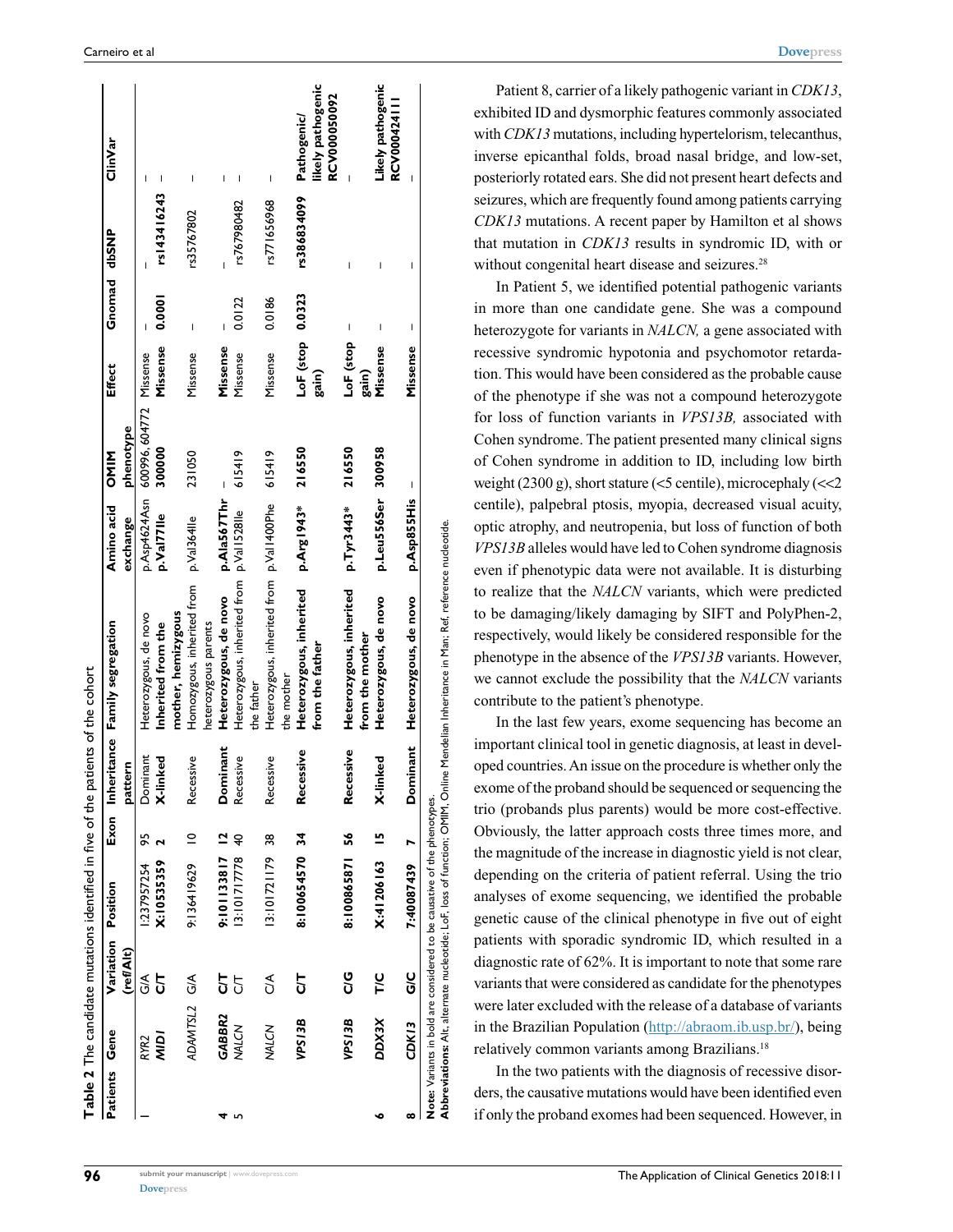the three patients with dominant disorders, parental exome sequencing was instrumental to reach the conclusion that the de novo variants were likely pathogenic. A recent publication from the Deciphering Developmental Disorders Study on the exomes of 4,293 families reported damaging de novo mutations in 42% of the cohort.<sup>29</sup> These results clearly show that parental exome sequencing is fundamental for efficient diagnosis in isolated cases.

#### **Acknowledgments**

This work was supported by scholarships from the Brazilian National Council for Scientific and Technological Development (CNPq—306879/2014-0; CR) and grants from the São Paulo Research Foundation (FAPESP—2012/50981-5 and 2013/08028-1). We thank our colleagues from the University of São Paulo who contributed with ideas and expertise for the research and, of course, our collaborators from other department of the University of São Paulo and AC Camargo Cancer center for all the help during this work. We would like to especially thank those who took time to read and improve this paper.

## **Disclosure**

The authors report no conflicts of interest in this work.

#### **References**

- 1. Topper S, Ober C, Das S. Exome sequencing and the genetics of intellectual disability. *Clin Genet*. 2011;80(2):117–126.
- 2. Moeschler JB, Shevell M; American Academy of Pediatrics Committee on Genetics. Clinical genetic evaluation of the child with mental retardation or developmental delays. *Pediatrics*. 2006;117(6): 2304–2316.
- 3. Ropers HH. Genetics of early onset cognitive impairment. *Annu Rev Genomics Hum Genet*. 2010;11:161–187.
- 4. Vissers LE, Gilissen C, Veltman JA. Genetic studies in intellectual disability and related disorders. *Nat Rev Genet*. 2016;17(1):9–18.
- 5. Vissers LE, de Ligt J, Gilissen C, et al. A de novo paradigm for mental retardation. *Nat Genet*. 2010;42(12):1109–1112.
- 6. Çalışkan M, Chong JX, Uricchio L, et al. Exome sequencing reveals a novel mutation for autosomal recessive non-syndromic mental retardation in the TECR gene on chromosome 19p13. *Hum Mol Genet*. 2011;20(7):1285–1289.
- 7. Najmabadi H, Hu H, Garshasbi M, et al. Deep sequencing reveals 50 novel genes for recessive cognitive disorders. *Nature.* 2011;478(7367): 57–63.
- 8. Philips AK, Sirén A, Avela K, et al. X-exome sequencing in Finnish families with intellectual disability – four novel mutations and two novel syndromic phenotypes. *Orphanet J Rare Dis*. 2014;9:49.
- 9. Bissar-Tadmouri N, Donahue WL, Al-Gazali L, Nelson SF, Bayrak-Toydemir P, Kantarci S. X chromosome exome sequencing reveals a novel ALG13 mutation in a nonsyndromic intellectual disability family with multiple affected male siblings. *Am J Med Genet A*. 2014;164A(1):164–169.
- 10. Volk A, Conboy E, Wical B, Patterson M, Kirmani S. Whole-exome sequencing in the clinic: lessons from six consecutive cases from the clinician's perspective. *Mol Syndromol*. 2015;6(1):23–31.
- 11. Monroe GR, Frederix GW, Savelberg SM, et al. Effectiveness of whole-exome sequencing and costs of the traditional diagnostic trajectory in children with intellectual disability. *Genet Med*. 2016;18(9):949–956.
- 12. Chérot E, Keren B, Dubourg C, et al. Using medical exome sequencing to identify the causes of neurodevelopmental disorders: experience of 2 clinical units and 216 patients. *Clin Genet*. 2018;93(3):567–576.
- 13. Li H, Durbin R. Fast and accurate short read alignment with Burrows-Wheeler transform. *Bioinformatics*. 2009;25(14):1754–1760.
- 14. DePristo MA, Banks E, Poplin R, et al. A framework for variation discovery and genotyping using next-generation DNA sequencing data. *Nat Genet*. 2011;43(5):491–498.
- 15. Landrum MJ, Lee JM, Benson M, et al. ClinVar: public archive of interpretations of clinically relevant variants. *Nucleic Acids Res*. 2016;44(D1):D862–D868.
- 16. Auton A, Abecasis GR, Altshuler DM, et al. A global reference for human genetic variation. *Nature*. 2015;526:68–74.
- 17. Lek M, Karczewski KJ, Minikel EV, et al; Exome Aggregation Consortium. Analysis of protein-coding genetic variation in 60,706 humans. *Nature*. 2016;536(7616):285–291.
- 18. Naslavsky MS, Yamamoto GL, de Almeida TF, et al. Exomic variants of an elderly cohort of Brazilians in the ABraOM database. *Hum Mutat*. 2017;38(7):751–763.
- 19. Kumar P, Henikoff S, Ng PC. Predicting the effects of coding nonsynonymous variants on protein function using the SIFT algorithm. *Nat Protoc.* 2009;4(7):1073–1081.
- 20. Adzhubei IA, Schmidt S, Peshkin L, et al. A method and server for predicting damaging missense mutations. *Nat Methods*. 2010;7(4):248–249.
- 21. Schwarz JM, Cooper DN, Schuelke M, Seelow D. MutationTaster2: mutation prediction for the deep-sequencing age. *Nat Methods*. 2014;11(4):361–362.
- 22. Shihab HA, Gough J, Mort M, Cooper DN, Day IN, Gaunt TR. Ranking non-synonymous single nucleotide polymorphisms based on disease concepts. *Hum Genomics*. 2014;8:11.
- 23. Richards S, Aziz N, Bale S, et al; ACMG Laboratory Quality Assurance Committee. Standards and guidelines for the interpretation of sequence variants: a joint consensus recommendation of the American College of Medical Genetics and Genomics and the Association for Molecular Pathology. *Genet Med*. 2015;17(5):405–424.
- 24. Appenzeller S, Balling R, Barisic N, et al; EuroEPINOMICS-RES Consortium; Epilepsy Phenome/Genome Project; Epi4K Consortium. De novo mutations in synaptic transmission genes including DNM1 cause epileptic encephalopathies. *Am J Hum Genet*. 2014;95(4):360–370.
- 25. Hamdan FF, Myers CT, Cossette P, et al. High rate of recurrent de novo mutations in developmental and epileptic encephalopathies. *Am J Hum Genet*. 2017;101(5):664–685.
- 26. Yoo Y, Jung J, Lee YN, et al. *GABBR2* mutations determine phenotype in Rett syndrome and epileptic encephalopathy. *Ann Neurol*. 2017;82(3):466–478.
- 27. Snijders Blok L, Madsen E, Juusola J, et al. Mutations in DDX3X are a common cause of unexplained intellectual disability with gender-specific effects on Wnt signaling. *Am J Hum Genet*. 2015;97(2):343–352.
- 28. Hamilton MJ, Caswell RC, Canham N, et al. Heterozygous mutations affecting the protein kinase domain of CDK13 cause a syndromic form of developmental delay and intellectual disability. *J Med Genet*. 2018;55(1):28–38.
- 29. Deciphering Developmental Disorders Study. Prevalence and architecture of de novo mutations in developmental disorders. *Nature*. 2017;542(7642):433–438.